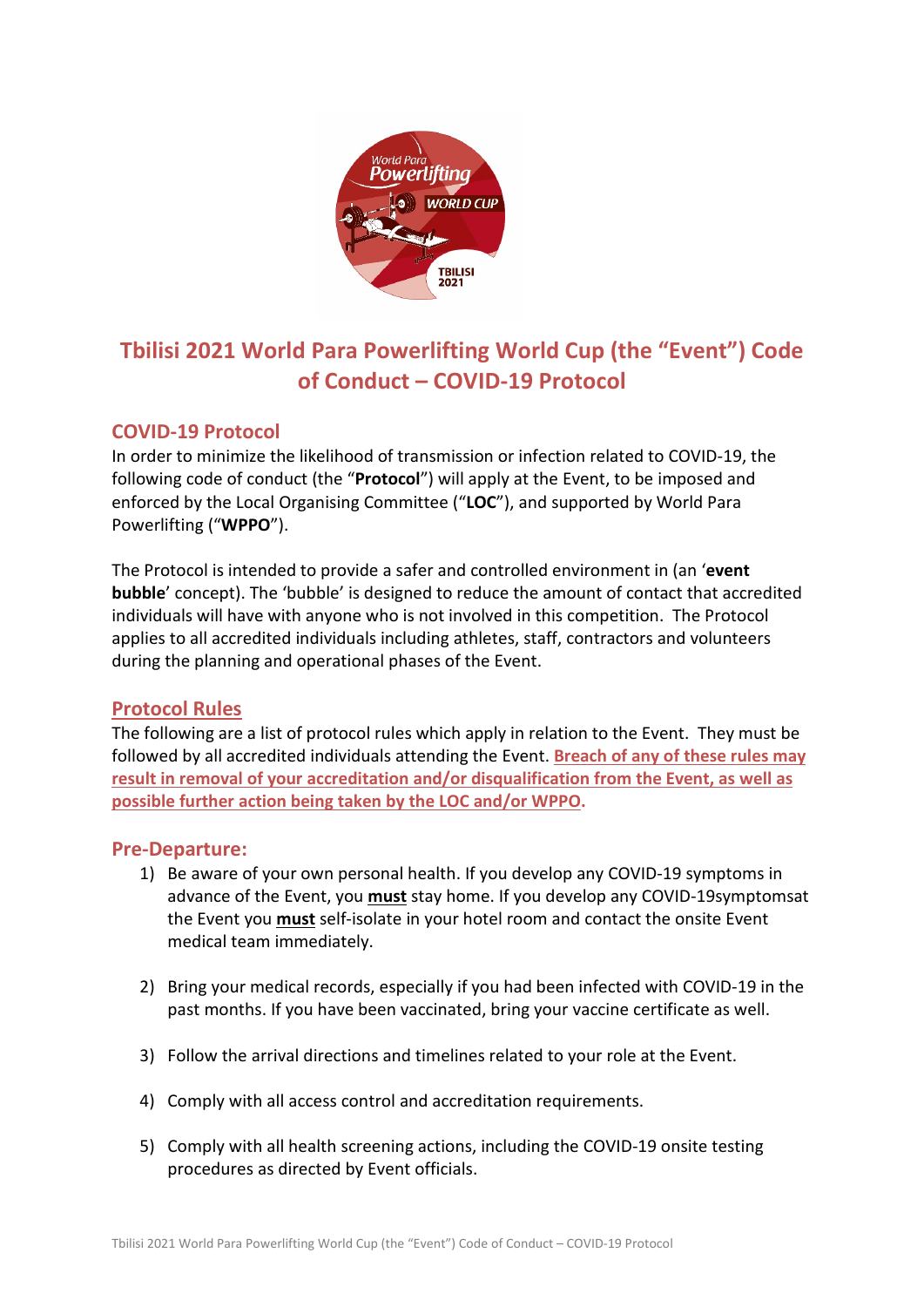6) On your day of arrival, undertake a COVID-19 test and remain in your hotel room until a negative test results received and communicated to you by LOC. You must not leave your hotel room or have any contact with anyone individuals (including participants) prior to you receiving confirmation of a negative test result.

# **Onsite at Event/accommodation and in all public areas:**

- 7) While in the hotel accommodation, only leave your room in order to go directly to training or competition.
- 8) Wear a face covering at all times unless an exception has been granted by Event covid officer or allowed by the competition regulations.
- 9) Follow any one way systems onsite (except in a genuine emergency).
- 10) Wash hands regularly and sanitize wherever possible.
- 11) Maintain social distancing of at least 2m whenever possible, even when wearing a facemask.
- 12) Do not exceed any specified room occupancy.
- 13) Do not share food or drink or order any food and drink from outside the hotel accommodation (restaurant).
- 14) Clean and wipe down work areas before and after use.
- 15) Comply with additional or short –term safety measures which may be applied on site by the LOC.
- 16) Please contact the LOC if you need to purchase to any emergency or healthrelated items (medical products, etc.)

#### **Departure and post-event:**

- 17) Follow all departure directions related to the Event.
- 18) Comply with all screening procedures and directions in relation to your return travel.
- 19) If you test positive for COVID-19 up to 14 days after returning home, please contact the LOC to notify them.

#### **Best Practice Guidelines:**

In addition, the following represent best practice guidelines that apply to the Event. Please take note of each of these and use every effort to abide by them, whenever possible:

1) Travel alone or only with those from your household group or team bubble.